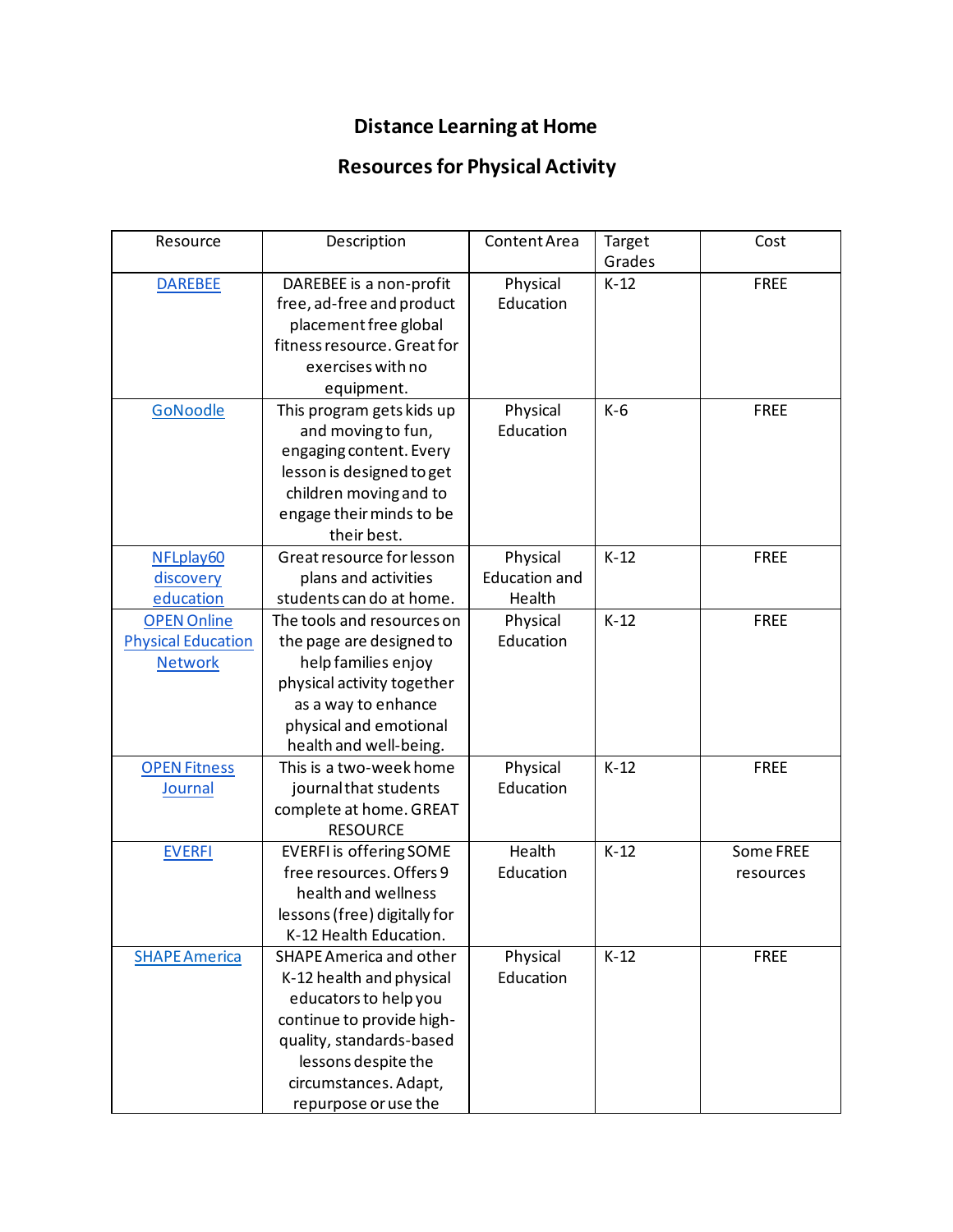|                            | resources provided as you     |                       |         |                             |
|----------------------------|-------------------------------|-----------------------|---------|-----------------------------|
|                            | see fit to best meet the      |                       |         |                             |
|                            | unique needs of your          |                       |         |                             |
|                            | students                      |                       |         |                             |
| <b>SHAPE America</b>       | <b>SHAPE offers Health</b>    | Health                | $K-12$  | <b>FREE with</b>            |
| <b>Health Moves</b>        | lessons that align with the   | Education             |         | membership                  |
| <b>Minds</b>               | national standards            |                       |         |                             |
| <b>Centers for disease</b> | Body and Mind Classroom       | Health                | $4 - 8$ | <b>FREE</b>                 |
| control and                | <b>Resources for Teachers</b> | Education             |         |                             |
| prevention-Body            | portal. This page contains    |                       |         |                             |
| and Mind                   | a variety of information      |                       |         |                             |
|                            | and resources for teachers    |                       |         |                             |
|                            | of grades 4-8 to use in the   |                       |         |                             |
|                            | classroom and help            |                       |         |                             |
|                            | students make healthier       |                       |         |                             |
|                            | lifestyle choices.            |                       |         |                             |
| <b>Kids Health</b>         | This is a great website for   | Health                | $K-12$  | <b>FREE</b>                 |
|                            | videos to explain how         | Education             |         |                             |
|                            | different parts of the body   |                       |         |                             |
|                            | work along with a variety     |                       |         |                             |
|                            | of other resources.           |                       |         |                             |
|                            |                               | Physical              | $K-12$  | <b>FREE</b>                 |
| <b>NCHPAD</b>              | NCHPAD seeks to help          | Education             |         |                             |
|                            | people with disability and    |                       |         |                             |
|                            | other chronic health          |                       |         |                             |
|                            | conditions achieve health     |                       |         |                             |
|                            | benefits through increased    |                       |         |                             |
|                            | participation in all types of |                       |         |                             |
|                            | physical and social           |                       |         |                             |
|                            | activities, including fitness |                       |         |                             |
|                            | and aquatic activities,       |                       |         |                             |
|                            | recreational and sports       |                       |         |                             |
|                            | programs, adaptive            |                       |         |                             |
|                            | equipment usage, and          |                       |         |                             |
|                            | more.                         |                       |         |                             |
|                            | This is a great resource to   |                       |         |                             |
|                            | get students with             |                       |         |                             |
|                            | disabilities active at home.  |                       |         |                             |
| <b>WELNET</b>              | WELNET is a software          | Physical<br>Education | $K-12$  | May cost Please             |
|                            | created by Focused            |                       |         | contact Ron<br>Malm at 509- |
|                            | Fitness. Great resource for   |                       |         | 327-3181 ext 101            |
|                            | teaching motor skills,        |                       |         |                             |
|                            | physical activity at home.    |                       |         |                             |
|                            | This resource provides        |                       |         |                             |
|                            | video modules that teach      |                       |         |                             |
|                            | the above skills.             |                       |         |                             |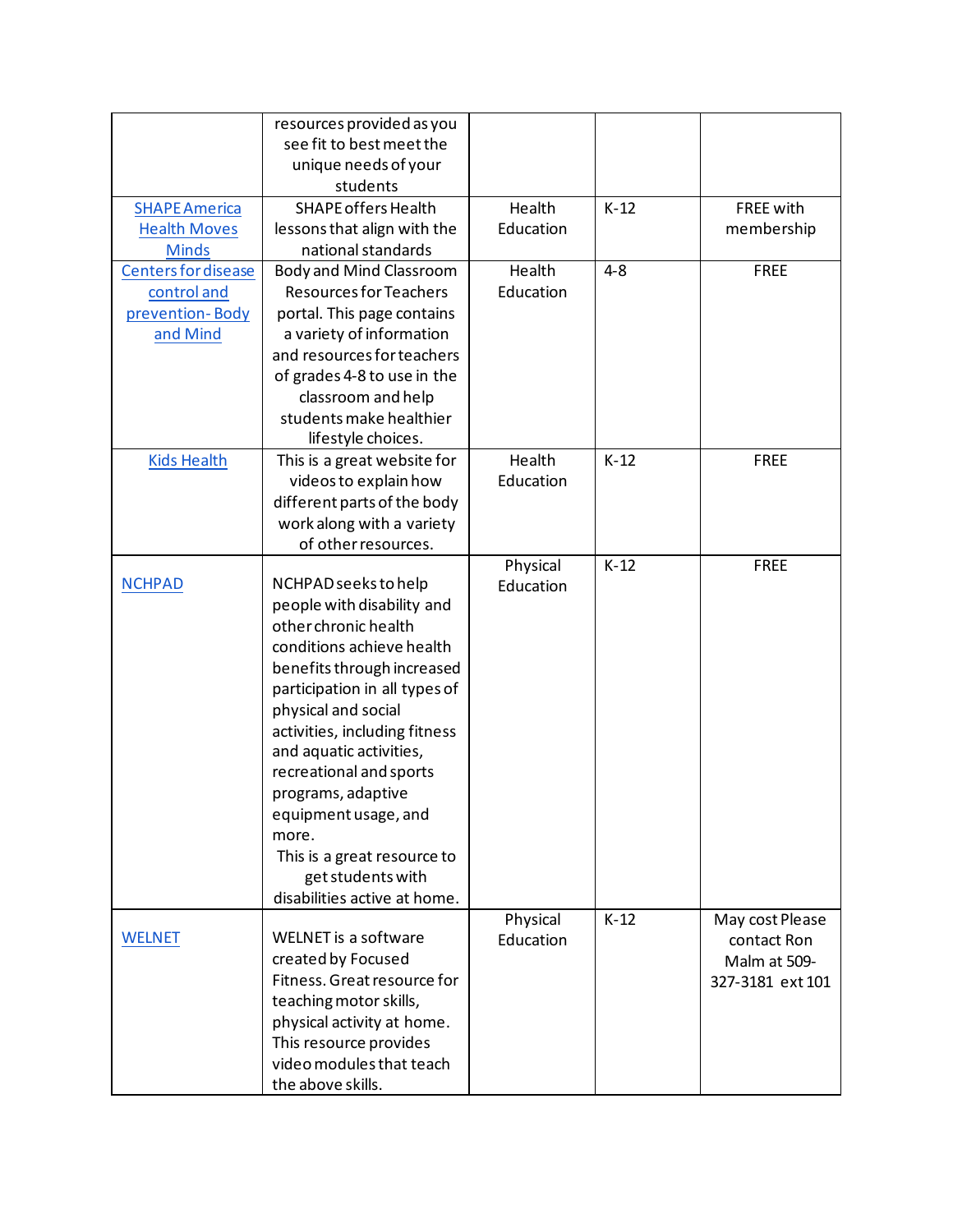| <b>Action for Healthy</b><br><b>Kids</b>                      | 40 Tips for an Active<br>Family This is a great<br>resource to get kids active.                                                                                                                                                                                                                             | Physical<br>Education | $K-12$ | <b>FREE</b> |
|---------------------------------------------------------------|-------------------------------------------------------------------------------------------------------------------------------------------------------------------------------------------------------------------------------------------------------------------------------------------------------------|-----------------------|--------|-------------|
| <b>PE Central</b>                                             | A collection of online<br>programs built to motivate<br>children of all ages to<br>become more physically<br>active.                                                                                                                                                                                        | Physical<br>Education | $K-12$ | <b>FREE</b> |
| <b>Action for Healthy</b><br><b>Kids</b>                      | A flexible, free online<br>framework to help schools<br>create healthier learning<br>environments for<br>students, staff, and<br>communities                                                                                                                                                                | Health<br>Education   | $K-12$ | <b>FREE</b> |
| Alliance for a<br><b>Healthier</b><br>Generation and S<br>& S | Challenge your students to<br>stay active while at home<br>and build their sports<br>techniques through<br>fitness-based components<br>with the fitness calendars<br>that the sports created<br>together.                                                                                                   | Physical<br>Education | $K-12$ | <b>FREE</b> |
| <b>NCHPAD</b>                                                 | Classroom breaks are<br>often called "brain<br>boosters" or "brain<br>breaks" and involve<br>physical activity as well as<br>learning and social<br>interaction activities<br>Watch this video for an<br>inclusive brain booster<br>that will involve all<br>students including those<br>with disabilities! | Physical<br>Activity  | $K-12$ | <b>FREE</b> |
| <b>NCHPAD</b>                                                 | Need a quick physical<br>activity break? Give this<br>fun 8-minute workout a try<br>to increase your strength,<br>cardio, and flexibility. You<br>can use it as a brain<br>booster, during a<br>conference/meeting or as<br>your exercise for the day.                                                      | Physical<br>Activity  | $K-12$ | <b>FREE</b> |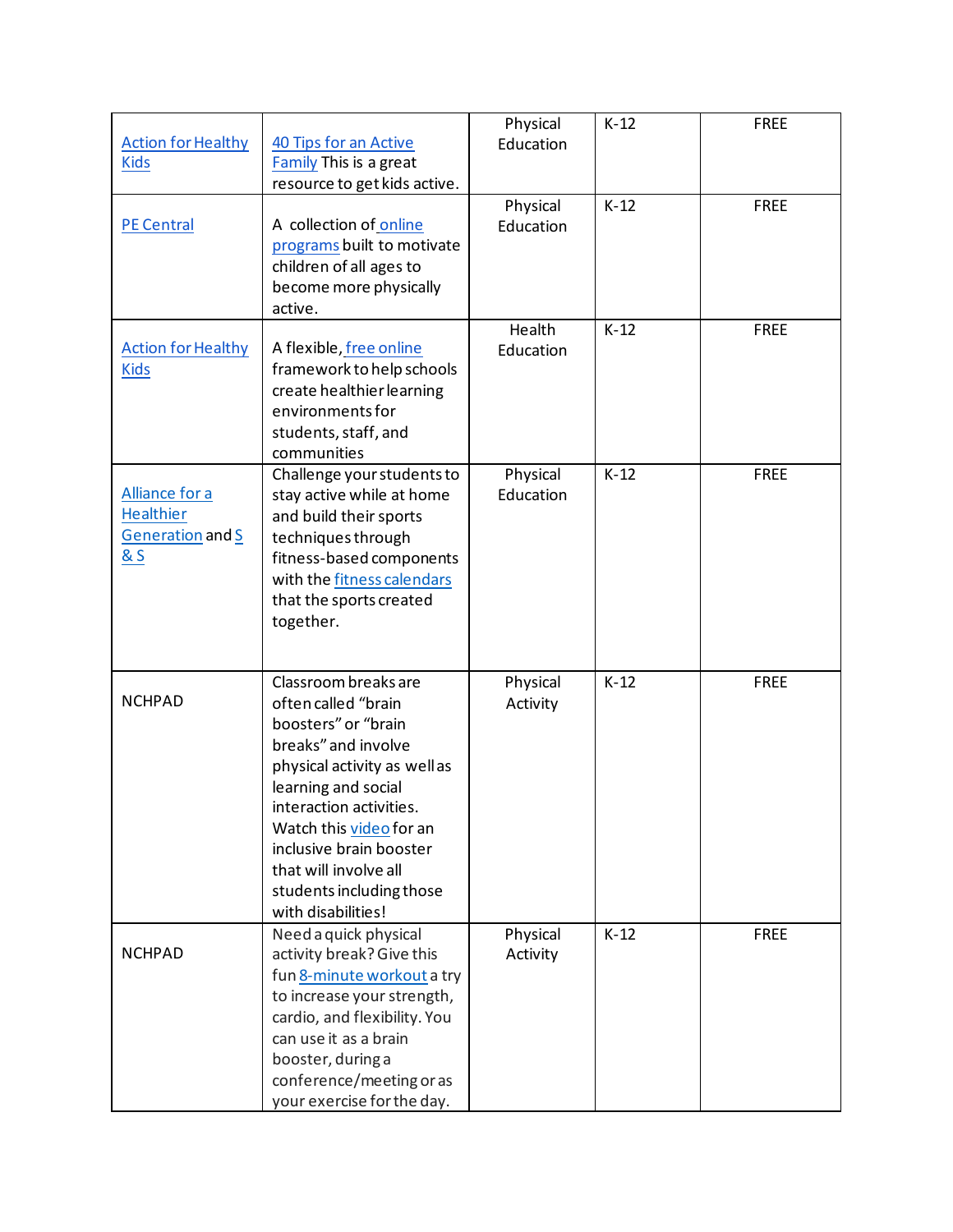| Fitbound                                        | A global inclusion<br>community built around<br>exercise and health. Our<br>goal is to empower<br>individuals around the<br>world to not only exercise<br>but create their own<br>exercise bursts. Inspiring<br>individuals to break down<br>barriers we are helping to<br>make the world a better,<br>healthier and connected<br>place -- one enthusiast,<br>one loved one, one friend<br>at a time. | Health and<br>Physical<br>Education        | $K-12$ | Use the Free<br>version |
|-------------------------------------------------|-------------------------------------------------------------------------------------------------------------------------------------------------------------------------------------------------------------------------------------------------------------------------------------------------------------------------------------------------------------------------------------------------------|--------------------------------------------|--------|-------------------------|
| Kahoot                                          | Is a game-based learning<br>platform that makes it<br>easy to create, share and<br>play learning games or<br>trivia quizzes in minutes.<br>Unleash the fun in<br>classrooms, offices and<br>living rooms. The program<br>is free for use. Kahoot<br>offers access to all<br>features to support<br>distance learning in<br>schools affected by the<br>coronavirus outbreak.                           | <b>Health and</b><br>Physical<br>Education | $K-12$ | <b>FREE</b>             |
| Amazing<br>Educational<br><b>Resource Group</b> | A resource list of<br>educational companies<br>offering free subscriptions<br>for their platforms<br>compiled by Amazing<br><b>Educational Resource</b><br>Group                                                                                                                                                                                                                                      | Health and<br>Physical<br>Education        | $K-12$ | <b>FREE</b>             |
| Mr. West Physical<br>Education                  | West PE with Mr. T-Fitness<br>Calendar created for<br>individuals to use during<br>this time.                                                                                                                                                                                                                                                                                                         | Physical<br>Education                      | $K-6$  | <b>FREE</b>             |
| Healthier<br>Generation                         | <b>Healthier Generation has</b><br>compiled self-care                                                                                                                                                                                                                                                                                                                                                 | Health<br>Education,                       | $K-12$ | <b>FREE</b>             |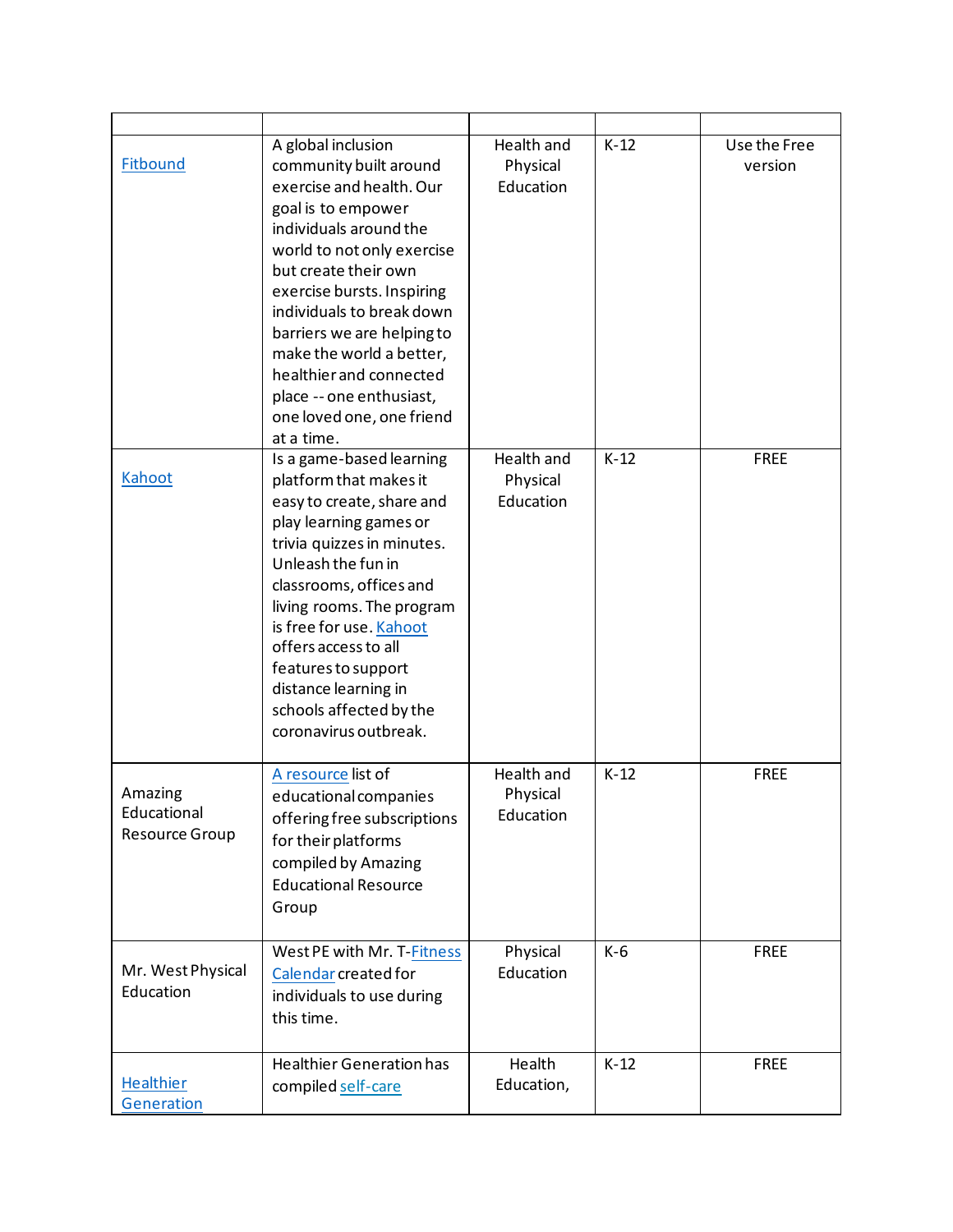|                                          | strategies for staff, kid-<br>friendly conversation<br>starters for parents and<br>caregivers, and<br>information for families to<br>help maintain healthy<br>nutrition, exercise, and<br>sleep routines for children<br>during this challenging<br>time                                                                                                                                 | Physical<br>Education                                   |       |             |
|------------------------------------------|------------------------------------------------------------------------------------------------------------------------------------------------------------------------------------------------------------------------------------------------------------------------------------------------------------------------------------------------------------------------------------------|---------------------------------------------------------|-------|-------------|
| <b>CATCH Global</b><br><b>Foundation</b> | It's important to keep kids<br>engaged, healthy, and<br>active at home. has<br>released "Health at<br>Home" - a free set of<br>health, nutrition, and<br>physical education<br>materials that require<br>limited space and<br>supervision. Access is<br>quick-and-easy via Google<br>Classroom. Full details and<br>instructions are available<br>at catch.org/pages/health-<br>at-home. | Physical<br><b>Education and</b><br>Health<br>Education | $K-8$ | <b>FREE</b> |

## Additional Resources:

- ❖ Yoga has become a popular and beneficial activity for all ages and for good reason. For kids with a disability yoga can help them breathe deeper, concentrate longer, and increase their selfconfidence. In thi[s video,](https://www.youtube.com/watch?v=Dq1XBAkIZEM) you can see how yoga can be adapted for kids of all abilities. Watch as each move is demonstrated by a single individual and how that move might play out in a class setting. Yoga should always be viewed as an individual practice. The way one child may be able to demonstrate a pose may look completely different from another child. Allow each student to move freely through their own practice. Poses show in this video adapted fro[m YogaFit®](https://www.yogafit.com/teacher-training/YogaFit-Kids/) Kids and lead by Lori Watkins, Recreation Coordinator at Lakeshore Foundation.
- ❖ [Home Healthy Living Activities](https://docs.google.com/file/d/1mfLJxcFcWCFtf21cx_E5XRTlaHh_cqKc/edit?filetype=msword)
- ❖ [Technology Resources](https://www.cbhpe.org/templates)
- ❖ [Physical Education Videos](https://docs.google.com/presentation/d/1sp0V3jIg2Sg4LpNDUbw168HRrSDpCwboC9ajsXqybZU/edit#slide=id.p)
- ❖ [At Home Learning & Movement](https://drive.google.com/file/d/1e_wiOgOgfkIXpVLo-ST0hi2J-L2mf3BN/view)
- ❖ [Physical Education Activities/Games Youtube](https://www.youtube.com/playlist?list=PLGS-YpNYBNvda7jGOxP5OE3NyvfaLTfwg)